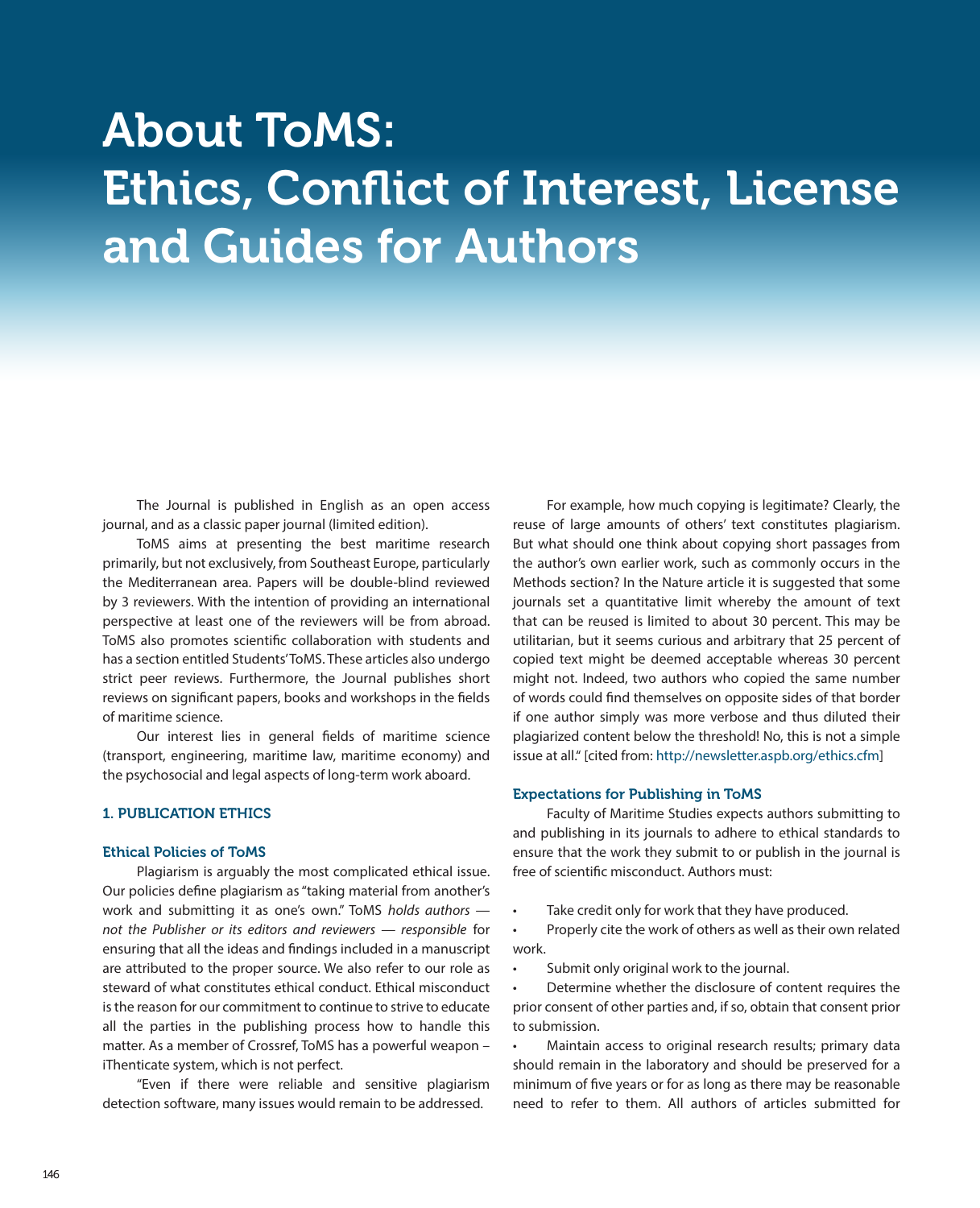publication assume full responsibility, within the limits of their professional competence, for the accuracy of their paper. Instances of possible scientific misconduct related to papers submitted to or published in the ToMS will be addressed by following the procedure outlined below.

# 2. CONFLICT OF INTEREST

The authors, reviewers and other participant are obligated to clearly state possible conflict of interest. Editor-in-chief, senior editor and/or executive editors board decide on actions based on conflict of interest (COI).

# **Editors' Duty**

Disclosure and Conflicts of Interest: The editor cannot use unpublished materials, disclosed in submitted manuscript for his/ her own research, without prior written consent of the author(s).

If author(s) of submitted paper is a member of editorial board or editor-in-chief, the submission, review and decision process is carried by the highest ranking editor who is not the author.

## **Reviewers' Duty**

All reviewers should have no conflict of interest with respect to the research, the authors and/or the funding bodies.

# 3. MALPRACTICE

# **Procedure for addressing allegations of scientific misconduct or other ethical violations**

Scientific misconduct in publishing includes but is not limited to:

- Data manipulation:
- Data falsification:
- Fraud: fabricating a report of research or suppressing or altering data;
- Duplicate publication;
- Plagiarism and
- Self-plagiarism.

# **Procedure for handling allegations of misconduct**

All allegations of scientific misconduct or ethical violation will be referred to the editor for research integrity or to the editorin-chief. All allegations should be made in writing.

Editor for research integrity will report the case in the meeting of the Editorial board and recommend the actions in 30 days.

Except redraw of the paper, punishment could be inclusion in the black list of the journal and prohibition of further publishing in ToMS.

#### **Submission declaration**

Submission of an article implies that the work described has not been published previously (except in the form of an abstract or as part of a published lecture or academic thesis or as an electronic preprint), that it is not under consideration for publication elsewhere, that its publication is approved by all authors and tacitly or explicitly by the responsible authorities where the work was carried out, and that, if accepted, it will not be published elsewhere including electronically in the same form, in English or in any other language, without the written consent of the copyright-holder.

# 4. OPEN ACCESS LICENSE

Articles are freely available to both subscribers and the wider public with permitted reuse.

All articles published Open Access will be immediately and permanently free for everyone to read and download. Permitted reuse is defined by Creative Commons Attribution (CC BY) license, which: lets others distribute and copy the article, to create extracts, abstracts, and other revised versions, adaptations or derivative works of or from an article (such as a translation), to include in a collective work (such as an anthology), to text or data mine the article, even for commercial purposes, as long as they credit the author(s), do not represent the author as endorsing their adaptation of the article, and do not modify the article in such a way as to damage the author's honor or reputation.

For further details see the Creative Commons website.

# 5. PUBLICATION ETHICS AND MALPRACTICE **STATEMENT**

Unethical behavior is unacceptable and Transactions on Maritime Science does not tolerate plagiarism in any form. Authors who submit articles affirm that manuscript contents are original. Furthermore, authors' submission also implies that the manuscript has not been published previously in any language, either fully or partly, and is not currently submitted for publication elsewhere. Editors, authors, and reviewers, within the Transactions on Maritime Science are to be fully committed to good publication practice and accept the responsibility for fulfilling the following duties and responsibilities, as set by the COPE Code of Conduct for Journal Editors (http:// publicationethics.org/resources/guidelines).

# 5.1. Duties of the Authors

**Reporting Standards:** Authors should accurately present their original research, as well as objectively discuss its significance. Manuscripts are to be edited in accordance to the submission guidelines of the proceedings.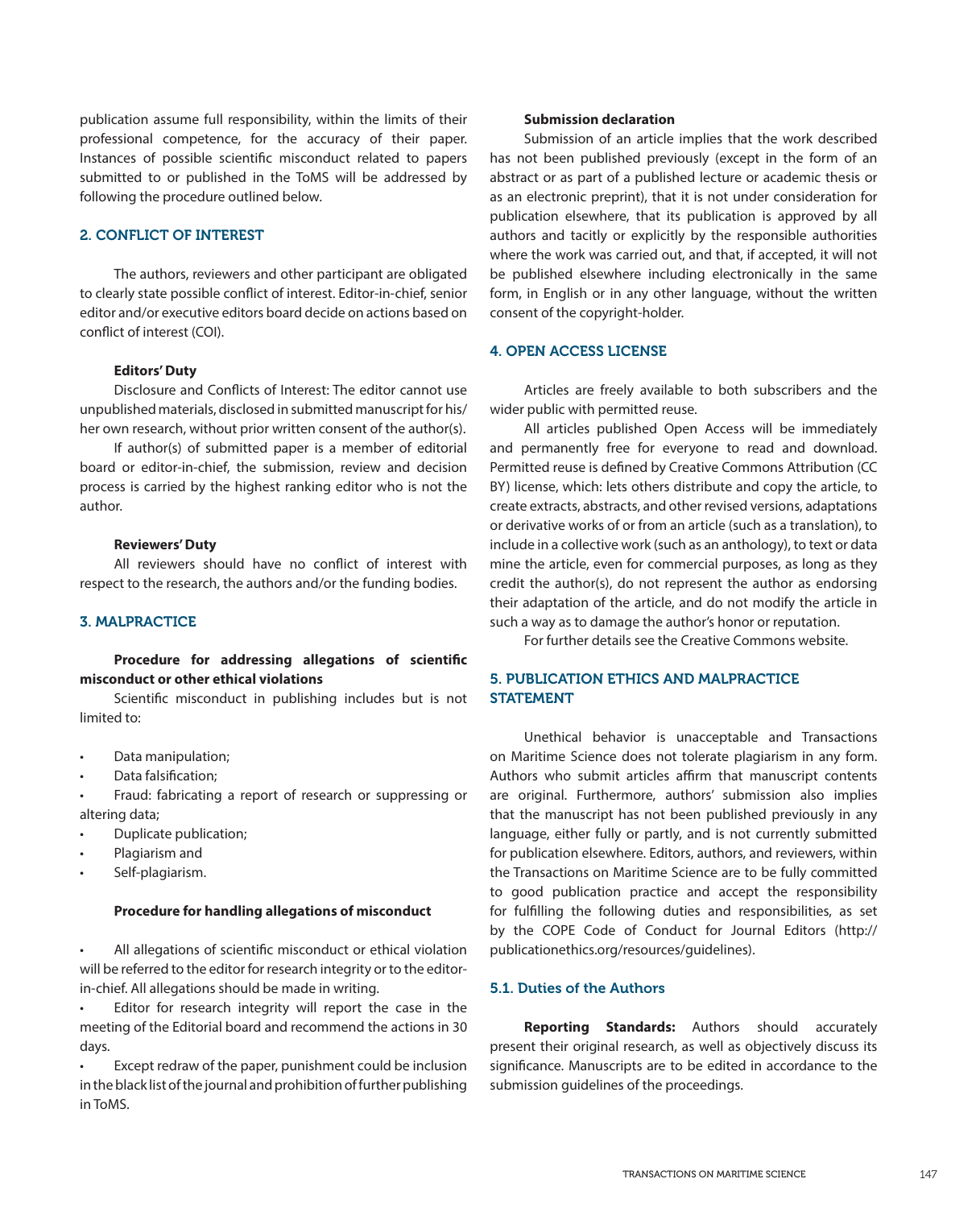**Originality:** Authors must ensure that their work is entirely original.

**Multiple, Redundant, or Concurrent Publications:**  Authors should not concurrently submit the same manuscript for publishing to other journals, or conference proceedings. It is also expected that the author(s) will not publish redundant manuscripts, or manuscripts describing the sameresearch in several publishing venues, after the initial manuscript has been accepted for publication.

**Acknowledgement of Sources:** Author(s) should acknowledge all sources of data used in the research and cite publications that have influenced their research.

**Authorship of the Paper:** Authorship should be limited only to those who have made a significant contribution to conceiving, designing, executing and/or interpreting the submitted study. All those who have significantly contributed to the study should be listed as co-authors. The corresponding author should also ensure that all the authors and co-authors have seen and approved the final submitted version of the manuscript and their inclusion as co-authors.

**Data Access and Retention:** Authors should retain raw data related to their submitted paper, and must provide it for editorial review, upon request of the editor.

**Disclosure of Financial Support:** All sources of financial support, if any, should be disclosed.

**Fundamental errors in published works:** When an author discovers a significant error or inaccuracy in his/her submitted manuscript, the author must immediately notify the editor.

# 5.2. Duties of Reviewers

**Confidentiality:** Manuscript reviewers, the editor and the editorial staff must not disclose any information regarding submitted manuscripts. All submitted manuscripts are to be treated as privileged information.

**Acknowledgement of Sources:** Reviewers of manuscripts must ensure that authors have acknowledged all sources of data used in the research. Any similarity or overlap between the considered manuscripts, or with any other published paper, which is in personal knowledge of reviewer, must be immediately brought to the editor's notice.

**Standards of Objectivity:** Review of submitted manuscripts will be conducted objectively. The reviewers shall express their views clearly, with supporting arguments.

**Promptness:** If a reviewer believes it is not possible for him/her to review the research reported in a manuscript within the designated guidelines, or within stipulated time, he/she should notify the editor, so that the accurate and timely review can be ensured...

**Conflict of Interest:** All reviewers should have no conflict of interest with respect to the research, the authors and/or the funding bodies.

# 5.3. Duties of the Editor

**Publication Decisions:** Based on the editorial board's review, the editor can accept or reject the manuscript or can send it for modifications.

**Review of Manuscripts:** The editor ensures that each manuscript is initially evaluated by the editor, who may make use of appropriate means, to examine the originality of the contents of the manuscript. After the manuscript passes this test, it is forwarded to two reviewers for double-blind peer review, and each of whom will make a recommendation to publish the manuscript in its present form or to modify or to reject it. The review period will be no more than30 days.

**Fair Review:** The editor ensures that each manuscript received is evaluated on its intellectual content without regard to authors' sex, gender, race, religion, citizenship, etc.

**Confidentiality:** The editor must ensure that information regarding manuscripts submitted by the authors is kept confidential.

**Disclosure and Conflicts of Interest:** The editor cannot use unpublished materials, disclosed in submitted manuscript for his/her own research, without prior written consent of the author(s).

## 6. GUIDELINES FOR AUTHORS

The Journal is published in English as an open access journal, and as a classic paper journal (limited edition).

ToMS aims at presenting the best maritime research primarily, but not exclusively, from Southeast Europe, particularly the Mediterranean area. Papers will be double-blind reviewed by 3 reviewers. With the intention of providing an international perspective at least one of the reviewers will be from abroad. ToMS also promotes scientific collaboration with students and has a section entitled Students' ToMS. These articles also undergo strict peer reviews. Furthermore, the Journal publishes short reviews on significant papers, books and workshops in the fields of maritime science.

Our interest lies in general fields of maritime science (transport, engineering, maritime law, maritime economy) and the psychosocial and legal aspects of long-term work aboard.

## 6.1. Before you Begin

## 6.1.1. Ethics in publishing

For information on Ethics in publishing and Ethical guidelines for journal publication see Publication Ethics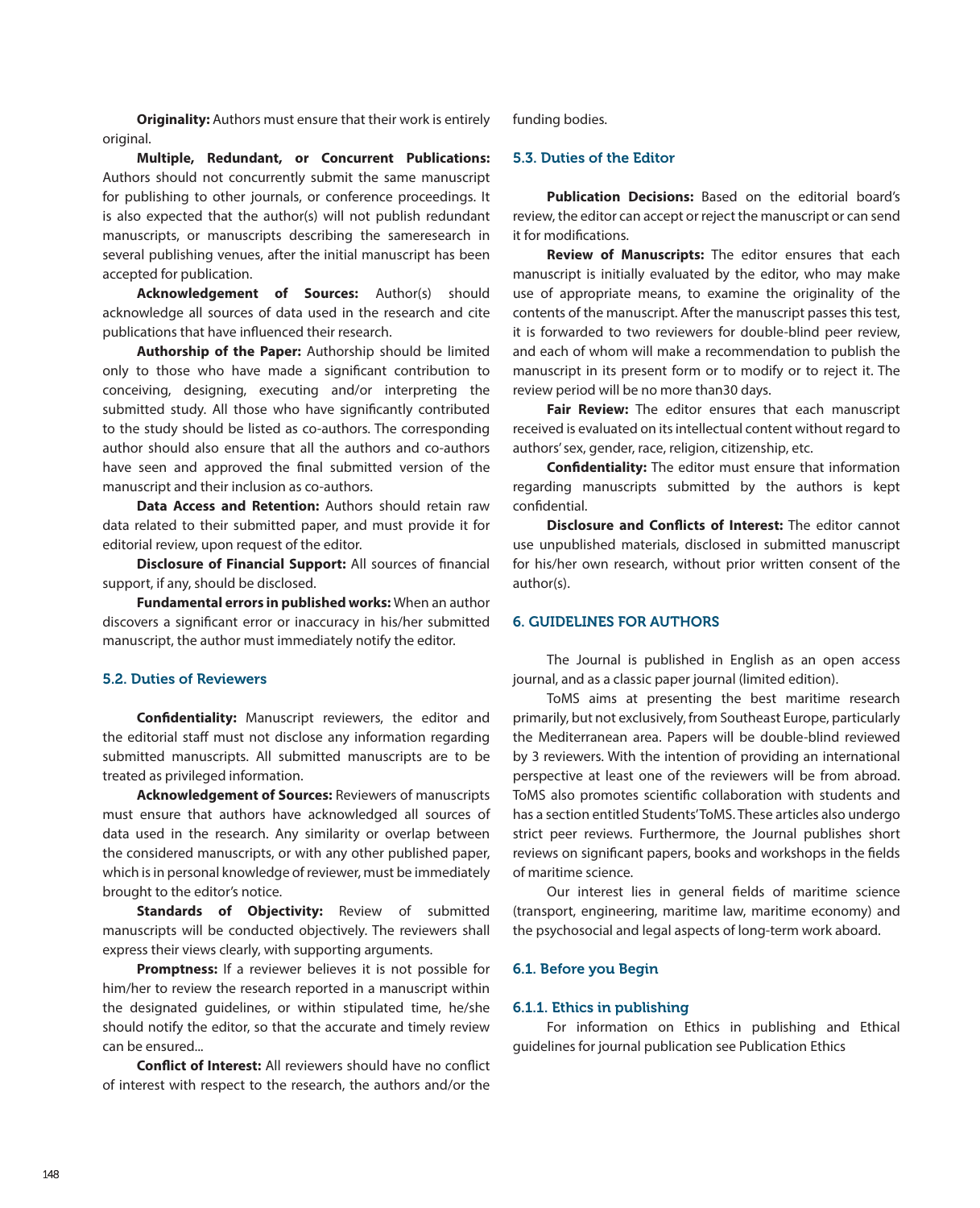## 6.1.2. Conflict of interest

All authors are requested to disclose any actual or potential conflict of interest including any financial, personal or other relationships with other people or organizations within three years of beginning the submitted work that could inappropriately influence, or be perceived to influence, their work.

# 6.1.3. Submission declaration

Submission of an article implies that the work described has not been published previously (except in the form of an abstract or as part of a published lecture or academic thesis or as an electronic preprint), that it is not under consideration for publication elsewhere, that its publication is approved by all authors and tacitly or explicitly by the responsible authorities where the work was carried out, and that, if accepted, it will not be published elsewhere including electronically in the same form, in English or in any other language, without the written consent of the copyright-holder.

#### 6.1.4. Changes to authorship

This policy concerns the addition, deletion, or rearrangement of author names in the authorship of accepted manuscripts:

Before the accepted manuscript is published in an online issue: Requests to add or remove an author, or to rearrange the author names, must be sent to the Journal Manager from the corresponding author of the accepted manuscript and must include:

a. the reason the name should be added or removed, or the author names rearranged and

b. written confirmation (e-mail, fax, letter) from all authors that they agree with the addition, removal or rearrangement. In the case of addition or removal of authors, this includes confirmation from the author being added or removed. Requests that are not sent by the corresponding author will be forwarded to the Journal Editors and to the corresponding author, who must follow the procedure as described above.

# Note that:

- publication of the accepted manuscript in an online issue is suspended until authorship has been agreed.

After the accepted manuscript is published in an online issue:

Any requests to add, delete, or rearrange author names in an article published in an online issue will follow the same policies as noted above and result in a corrigendum.

#### 6.1.5. Copyright

Upon acceptance of an article, authors will be asked to

complete an 'Exclusive License Agreement'. Permitted reuse of open access articles is determined by the Journal Open Source License (CC-BY).

## 6.1.6. Role of the funding source

You are requested to identify who provided financial support for the conduct of the research and/or preparation of the article and to briefly describe the role of the sponsor(s), if any, in study design; in the collection, analysis and interpretation of data; in the writing of the report; and in the decision to submit the article for publication. If the funding source(s) had no such involvement then this should be stated.

## 6.1.7. Open access

Articles are freely available to both subscribers and the wider public with permitted reuse. All articles published Open Access will be immediately and permanently free for everyone to read and download. Permitted reuse is defined by following Creative Commons user license:

Creative Commons Attribution (CC BY): lets others distribute and copy the article, to create extracts, abstracts, and other revised versions, adaptations or derivative works of or from an article (such as a translation), to include in a collective work (such as an anthology), to text or data mine the article, even for commercial purposes, as long as they credit the author(s), do not represent the author as endorsing their adaptation of the article, and do not modify the article in such a way as to damage the author's honor or reputation. For further details see the Creative Commons website.

# 6.2. Guidelines for Authors: Manuscript Preparation and Submission

# 6.2.1. Organization of the manuscript

**First (title) page**

The first page should carry:

a. the paper title;

b. full names (first name, middle – name initials, if applicable), and last names of all authors;

c. names of the department(s) and institution(s) to which the work should be attributed. If authors belong to several different institutions, superscript digits should be used to relate the authors' names to respective institutions. Identical number(s) in superscripts should follow the authors names and precede the institution names;

d. the name, mailing address and e-mail of the corresponding authors;

e. source(s) of research support in the form of financial support, grants, equipment or all of these.

#### **Last page**

The last page should carry: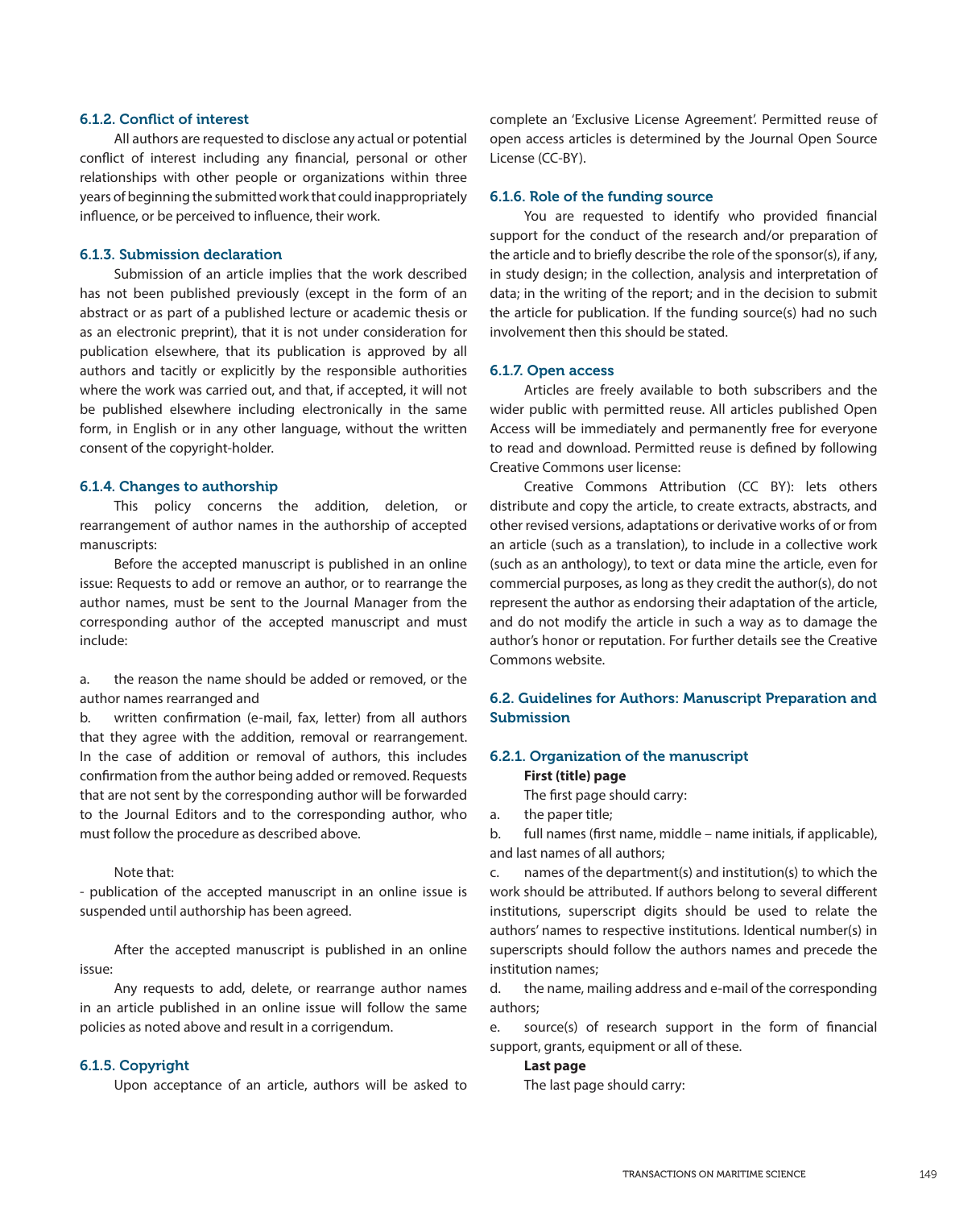## a. ethical approval, if required;

b. authors' declarations on their contributions to the work described in the manuscript, their potential competing interests, and any other disclosures. Authors should disclose any commercial affiliations as well as consultancies, stock or equity interests, which could be considered a conflict of interest. The details of such disclosures will be kept confidential but ToMS urges the authors to make general statements in the Acknowledgement section of the manuscript.

c. a list of abbreviations used in the paper (if necessary);

# **Other pages**

Each manuscript should follow this sequence:

- title page;
- abstract:

text (Introduction, Methods, Results, Conclusions/ Discussion);

- • acknowledgments;
- references:

tables (each table complete with title and footnotes on a separate page);

figures and figure legends, and the last page.

# 6.2.2. Text organization and style

## 6.2.2.1. Abstract

The second page should contain the Abstract. ToMS requires that the authors prepare a structured abstract of not more than 250 words. The abstract should include (at least) four sections: Aims, Methods, Results, and Conclusion, not necessarily separated.

*Aim*. State explicitly and specifically the purpose of the study.

*Methods*. Concisely and systematically list the basic procedures, selection of study participants or laboratory/ experimental/simulation setup, methods of observation (if applicable) and analysis.

*Results*. List your primary results without any introduction. Only essential statistical significances should be added in brackets. Draw no conclusions as yet: they belong in to the next section.

*Conclusion*. List your conclusions in a short, clear and simple manner. State only those conclusions that stem directly from the results shown in the paper. Rather than summarizing the data, conclude from them.

# 6.2.2.2. Main text

Do not use any styles or automatic formatting. All superscripts or subscripts, symbols and math relations should be written in MathType or Equation editor.

## **Introduction**

The author should briefly introduce the problem, particularly emphasizing the level of knowledge about the problem at the beginning of the investigation. Continue logically, and end with a short description of the aim of the study, the hypothesis and specific protocol objectives. Finish the section stating in one sentence the main result of the study.

# **Results**

Key rules for writing the Results section are:

a. the text should be understandable without referring to the respective tables and figures, and vice versa;

b. however, the text should not simply repeat the data contained in the tables and figures; and

c. the text and data in tables and figures should be related to the statements in the text by means of reference marks.

Thus, it is best to describe the main findings in the text, and refer the reader to the tables and figures, implying that details are shown there. The formulations such as "It is shown in Table 1 that the outcome of Group A was better than that of Group B" should be replaced by "The outcome of Group A was better than that of Group B (Table 1)."

The need for brevity should not clash with the requirement that all results should be clearly presented.

# **Discussion/Conclusions**

The discussion section should include interpretation of study findings in the context of other studies reported in the literature. This section has three main functions:

a. assessment of the results for their validity with respect to the hypothesis, relevance of methods, and significance of differences observed;

b. comparison with the other findings presented in the relevant literature; and

c. assessment of the outcome's significance for further research.

Do not recapitulate your results, discuss them!

# 6.2.2.3. Tables

Information on significance and other statistical data should preferably be given in the tables and figures. Tables should not contain only statistical test results. Statistical significances should be shown along with the data in the text, as well as in tables and figures.

Tables should bear Arabic numerals. Each table should be put on a separate page. Each table should be self-explanatory, with an adequate title (clearly suggesting the contents), and logical presentation of data. The title should preferably include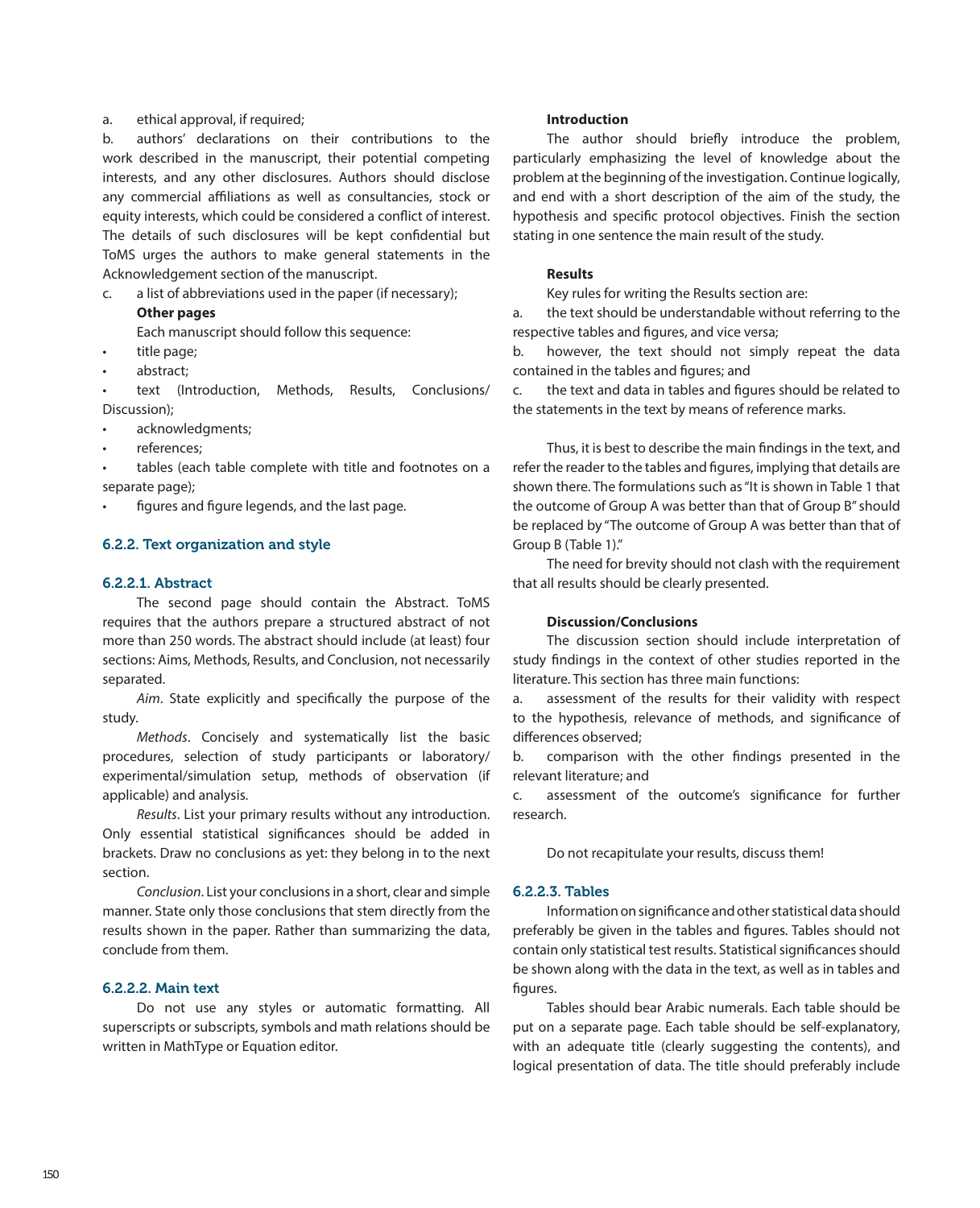the main results shown in the table. Use tables in order to present the exact values of the data that cannot be summarized in a few sentences in the text.

Avoid repetitive words in the columns: these should be abbreviated, and their explanations given in the footnotes. Present data either in a table or a figure.

Each column heading for numerical data given should include the unit of measurement applied to all the data under the heading. Choose suitable SI units.

Place explanatory matter in footnotes, not in the heading.

Explain in footnotes all nonstandard abbreviations that are used in each table.

## 6.2.2.4. Figures

Figures should be numbered in sequence with Arabic numerals. Legends to figures should be listed on a separate page, in consecutive order. Minimum resolution for all types of graphics is 300 dpi and 600 dpi is recommended. The legend of a figure should contain the following information:

a. the word "Figure", followed by its respective number;

b. figure title containing major finding (e.g. Manuscripts which follow Guidelines for Authors had higher acceptance rate, and not Relationship with manuscripts style and their acceptance rate).

Use simple symbols, like closed and open circles, triangles and squares. Different types of connecting lines can be used. The meanings of symbols and lines should be defined in the legend.

Each axis should be labeled with a description of the variable it represents.

Only the first letter of the first word should be capitalized. The labeling should be parallel with the respective axis. All units should be expressed in SI units and parenthesized. Make liberal use of scale markings.

Graphs, charts, titles, and legends in accepted manuscripts will be edited according to ToMS style and standards prior to publication.

Preferred format for graphs or charts is xls. Graphs and charts saved as image (raster) files such as JPG, TIF, or GIF and imported or copied/pasted into Word or Power Point are not acceptable.

The resolution for photographic images should be at least 300 dpi, and minimum image width should be 6 cm. Please submit files in RGB format. For published manuscripts, image files will be posted online in their original RGB format, maintaining the full color of your original files. Note that we will still need to convert all RGB files to CMYK for printing on paper and color shifts may occur in conversion. You will not receive a CMYK proof. You can view an approximation of print results by converting to CMYK in Adobe® Photoshop® or Adobe® Illustrator®.

#### 6.2.2.5. Authorship statement

All contributing authors must fill out and sign these statements and submit them to the Editorial Office. Accepted manuscripts will not be published until signed statements from all authors have been received.

#### 6.2.2.6. Acknowledgments

Technical help, critical reviews of the manuscript and financial or other sponsorship may be acknowledged. Do not acknowledge paid services, e.g. professional translations into English.

# 6.2.2.7. References

References cited in the manuscript are listed in a separate section immediately following the text. The authors should verify all references. Usage of DOIs is mandatory.

Examples of citation in text:

It is well known fact (Strang and Nquyen, 1997; Antoniou, 2006) that FT is not an appropriate tool for analyzing nonstationary signals since it loses information about time domain.

First group of authors (Vetterli and Gall, 1989) proposed Multiresolution Signal Analysis (MRA) technique or pyramidal algorithm. Second group (Crochiere et al., 1975; Crochiere and Sambur, 1977) proposed subband coding algorithm. Legal acts are cited as in example: The Constitution of the Republic of Croatia (Constitution of the Republic of Croatia, 2010) is the main legal source for this subject matter, as well as any other subject matter relating to the Croatian legal system. References from the Web are cited in the text as (Author(s) last name, year of origin if known (year of accessed in other cases). If the author is unknown, such as in case of company web page, instead of author's name, title of the web page is used.

Examples for reference section:

#### Journals

Petrinović, R., Wolff, V. S., Mandić, N. and Plančić, B., (2013), International Convention on the Removal of Wrecks, 2007. – a New Contribution to the Safety of Navigation and Marine Environment Protection, Transaction on Maritime Science, 2(1), pp. 49-55., https://doi.org/10.7225/toms.v02.n01.007

Pennec, E. and Mallat, S., (2005), Sparse Geometric Image Representations with Bandelets, IEEE Transactions on Image Processing, 14(4), pp. 423 – 438., https://doi.org/10.1109/TIP.2005.843753

#### Web links

Donoho, D., Duncan, M. R., Huo, X. and Levi, O., (1999), Wavelab, available at: http:// www.stat.stanford.edu /\_wavelab/, [accessed 12 August 2011.].

Unknown, Wavelab, available at: http://www.stat.stanford.edu /\_wavelab/, [accessed 12 August 2011.].

ToMS home page, available at: http://www.toms.com.hr, [accessed 12 July 2012.].